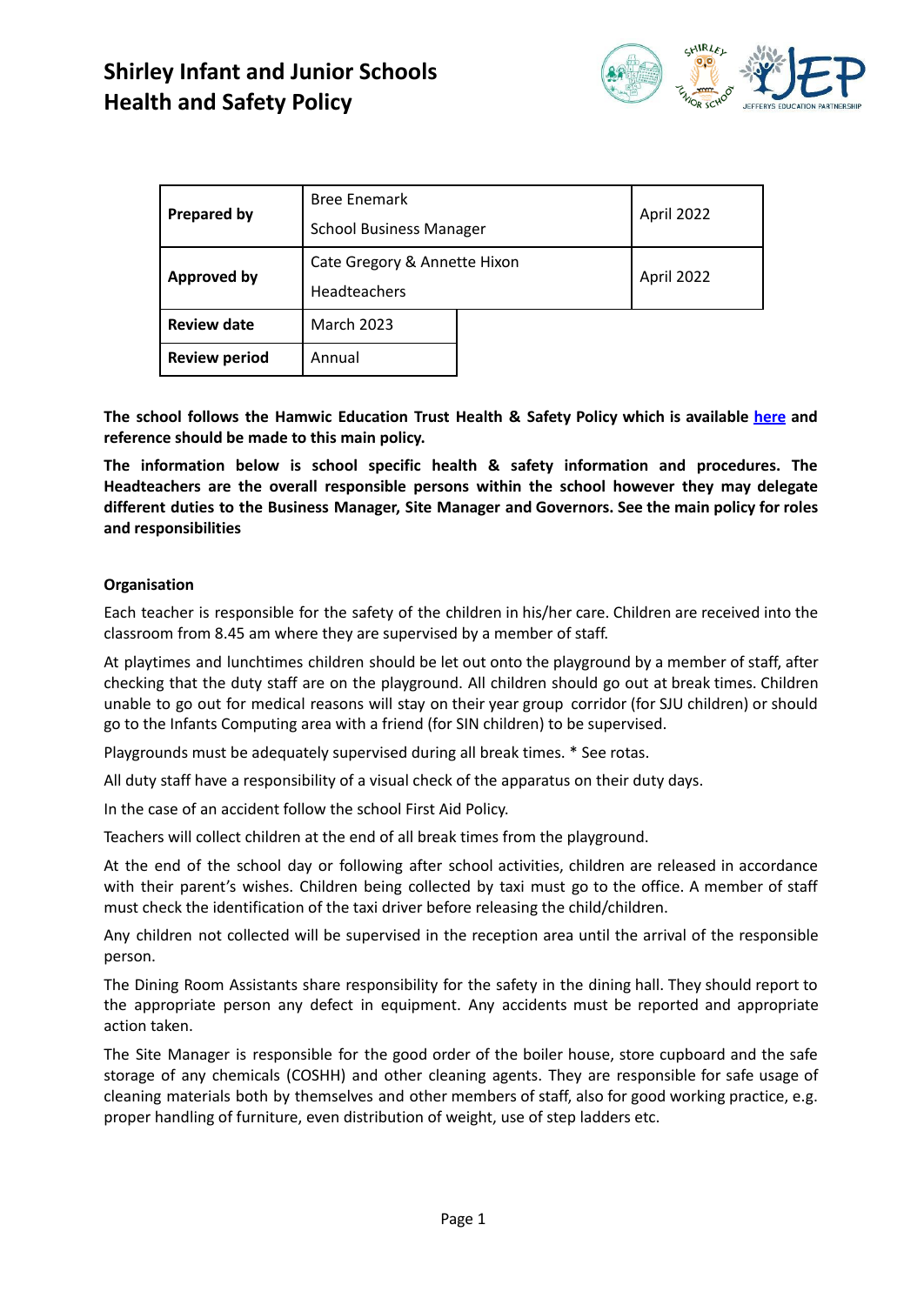

Staff are responsible for the correct reporting of accidents to themselves and others, reporting damage or breakage of any equipment, which might constitute a health or safety hazard, both in the school and the grounds. The school staff will use the online help desk to report defects.

## **Accidents in School**

- If possible take the injured person to the School Office. If in doubt DO NOT MOVE, keep him/her warm and call a First Aider.
- First aid equipment is kept in the First Aid Room and in secure boxes held on first aid posts during breaks and lunchtimes.
- Serious accident to Child either phone 999 for Ambulance or take child to Southampton General Hospital – Casualty. (One adult with child – in addition to the driver). **Take copy of child's information from office file**.
	- Contact Parent
	- Either
		- a) Wait for parent to come or
		- b) Arrange to meet parent at hospital, or
		- c) Take child to hospital and leave message for absent parent.

Take with you the child's address, date of birth, name of Doctor, plus any knowledge of recent injections or allergies. This should all be on the sheet copied from that in the office file. Be prepared to give details of accident, e.g. was child sick? Did they lose consciousness? What made an open wound?

The accident book must be completed for minor accidents to pupils. In the case of a more serious accident an online form must be completed for pupils. All adult accidents should be completed on an online form.

### **Accident on a School Trip**

See Off site visits Policy. Child's health & contact details should be accessed through school. School will deal with contacting parents.

### **Accident or Illness of Staff - whilst on a school trip**

As above but substituting parent for next of kin. This information is held in the School Office. Staff should inform the School Office of any changes to next of kin details.

### **Administration of Medicines**

See School and Trust First Aid Policy.

### **Arson**

Daily external inspection of the premises is necessary to check for arson activities and potential arson risk. This check will be carried out by the Site Manager as part of the unlocking/locking procedures at the beginning and end of the school day.

All movable items, especially dustbins/wheelie bins, will be positioned away from the main school walls and chained to a secure point. Build-up of rubbish including leaves etc will be regularly removed to prevent use as fuel. Trespassers will be dissuaded from visiting the site by appropriate signage and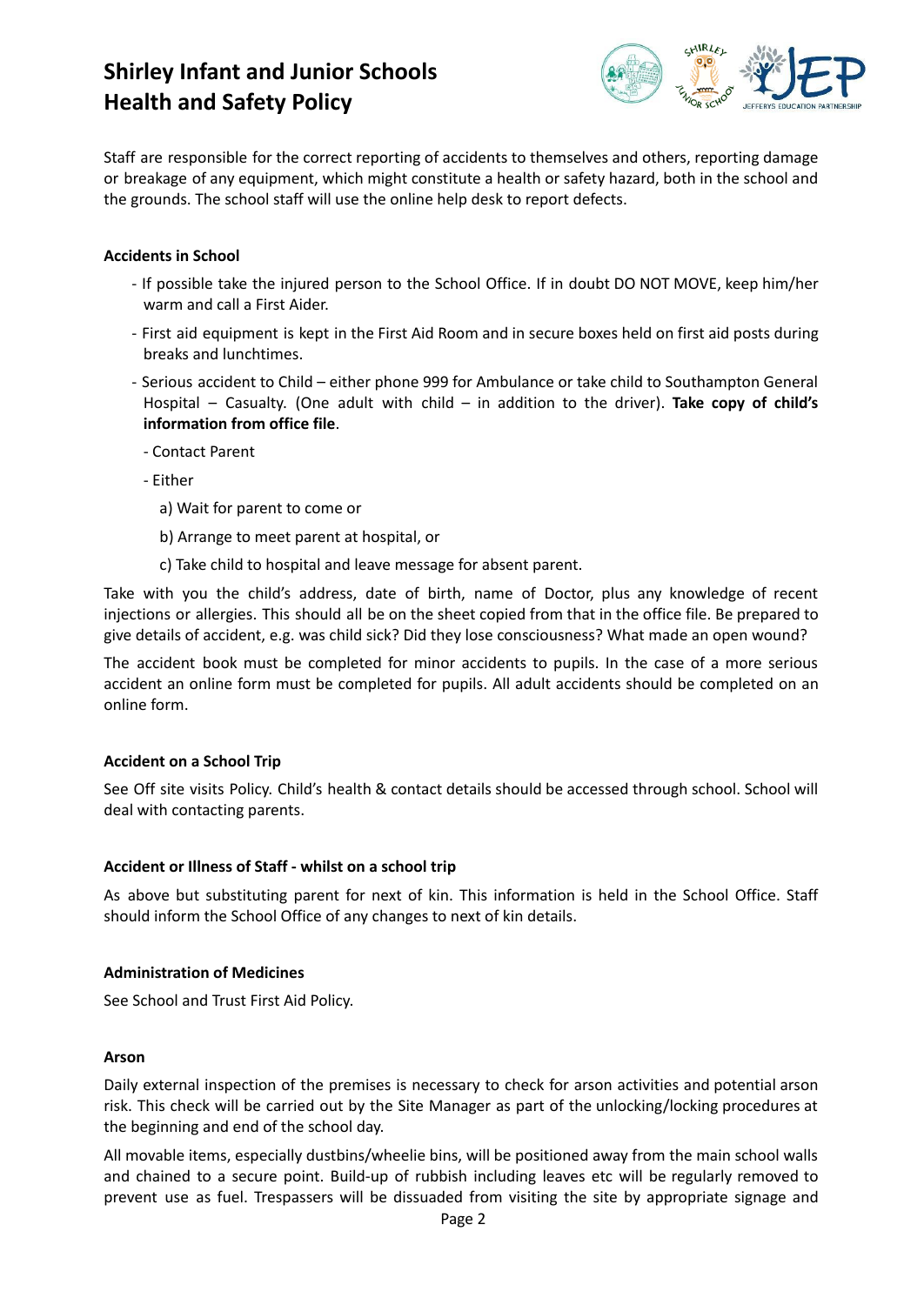

outside illumination.

### **Asbestos**

A survey has been carried out for the presence of asbestos containing materials (ACMs), and where necessary identification labels placed. Any areas where ACMs have been identified have been addressed to determine the risk to persons who may be exposed and where necessary removed. Where removal is not necessary, periodic monitoring for condition will be instigated and a record maintained. The survey report is available for reference to all persons who may potentially disturb ACM's during their work i.e. contractors.

The asbestos survey is held at the reception desk and is given to all contractors as a matter of routine.

### **Boiler Room**

The boiler room will be kept locked at all times. Any contractor wishing to gain access to the boiler room must contact the Site Manager. If the Site Manager is unavailable, contractors will be escorted. Keys will not be given out, without permission. The boiler room contains asbestos. Anyone accessing the boiler room must make themselves aware of the asbestos register and sign the form. The gas boilers are also in the boiler room and serviced yearly by a competent person.

### **Cooking Activities**

Great care must be exercised when the oven and hob are in use. Cooking activities supervised by a parent are still the responsibility of the class teacher, who must ensure that new helpers are given information and support and a risk assessment is in place.

### **Contractors on Site/Deliveries of Stores**

The Site Manager and administrative staff are to allow vehicles onto the site only when essential and are to inform such visitors of priority given to safety of the children. Movement of vehicles are banned whilst children are in the vicinity of the playground. Prior to contractors working on site a meeting will be held with the Head teacher to establish safe working procedures.

### **COSHH – Control of Substances Hazardous to Health**

All COSHH Risk Assessments and Data Sheets are store in a folder and made available to all staff.

All substances are stored safely in appropriate storage areas. Unmarked/incorrectly marked containers should never be used to store any hazardous chemicals.

### **Dogs**

Dogs are not permitted on the school site except for assistance dogs/school dogs and for curriculum purposes.

### **Electrical Equipment**

PAT Testing is carried out yearly and all records maintained. Staff are not permitted to bring their own electrical equipment into school unless it has been PAT tested. All staff are reminded to report any damaged equipment through the Helpdesk Support Ticket System.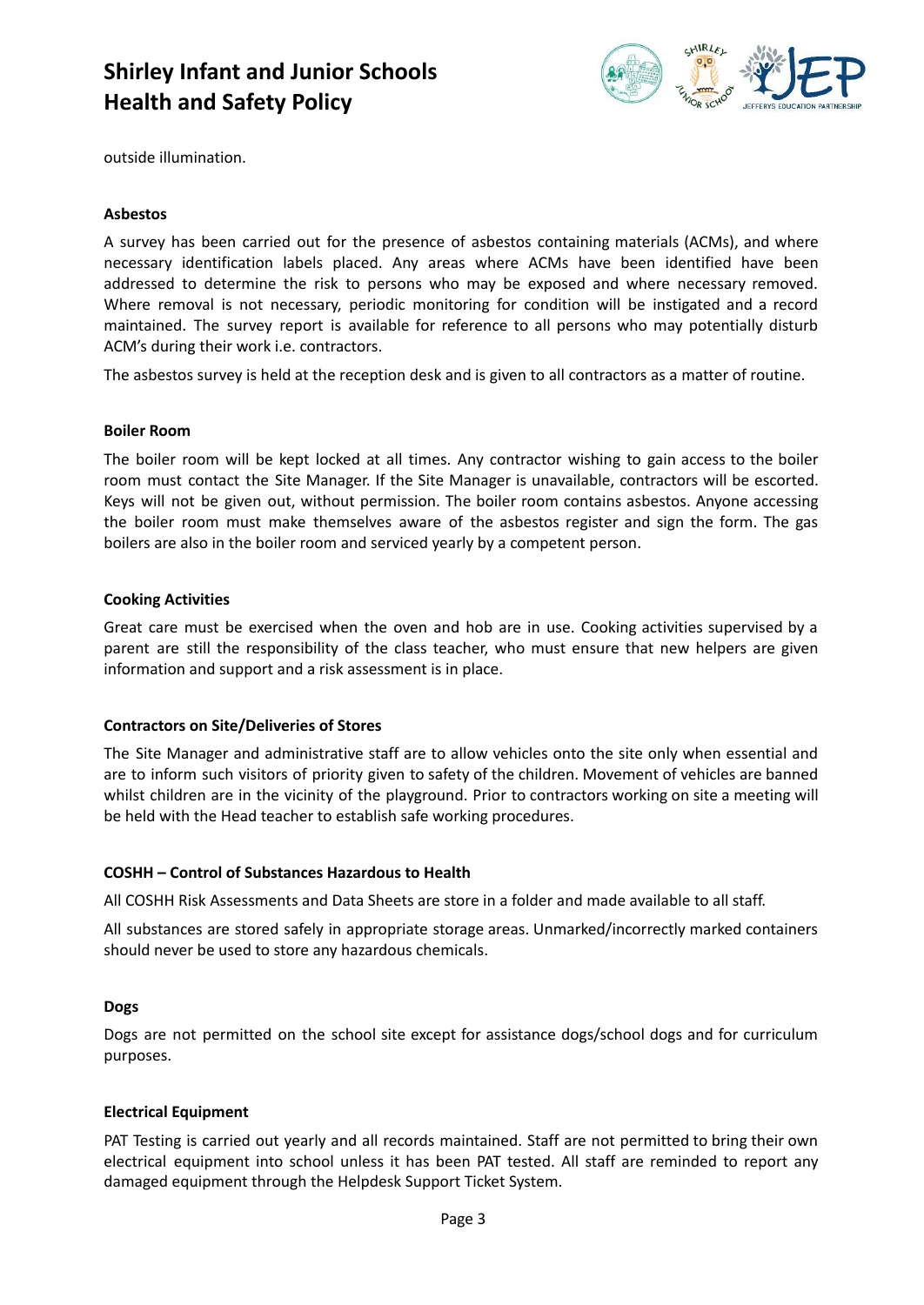

## **Emergency Evacuation Plan**

EMERGENCY EVACUATION PROCEDURES SEE SCHOOLS BUSINESS CONTINUITY PLAN ALSO.

Head teacher or Senior Leader takes the decision to leave the premises.

- When crossing roads, staff will protect the children by standing facing traffic at least 2 car lengths from the line. Pass responsibility on to following staff.
- SIN to proceed along Bellemoor Road to Upper Shirley High School and line up in drive entrance
- SJU to proceed along Bellemoor Road or Winchester Road away from the school towards Wordsworth Primary School and line up in drive entrance
- Lead staff to ask for assistance
- Sit in class lines in the School Hall & re-check Class Registers, Visitors' Register and Children Removed/Returned Register.
- Admin/ office staff responsible for collecting A-Z file of children's names, emergency contacts and above available documentation.
- Office staff to contact all parents via Bromcom and phone utilising IT resources of host school.
- Deputy Head teacher or present Senior Leader is in charge of reuniting children with parents e.g. ask for Squirrel Class parents to come to door, sort out children, mark register, then do class 2,3,4 etc. Repeat until all children are collected.
- Head teacher in charge of press liaison, missing children.
- All staff in charge of toileting, comforting, drinks etc.

### **Extended Schools**

Other agencies using the school out of hours will follow the school's expectations regarding health and safety. They will be first aid trained and also carry out their own risk assessments and meet regularly with the school to discuss any issues. They will be given a copy of the school Health & Safety policy. They will not allow children to leave at the end of club/activity without first seeing there is a parent to collect them. Members of staff will always be present in the school whilst clubs are on and are aware to monitor. Any issues will be reported as soon as possible by the club leader with regards to a disclosure or child protection issue.

### **Fire**

The schools follow procedures discussed at annual Fire Awareness Training for all staff.

- Ring nearest fire alarm bell/ break glass point.
- Ensure School Office is notified to phone fire brigade.
- Staff will supervise children by the quickest, safest route to assemble in the playground. Children must walk quickly but quietly. Close doors of empty rooms if possible.
- Persons/children with a PEEP the procedure in place for them will be followed.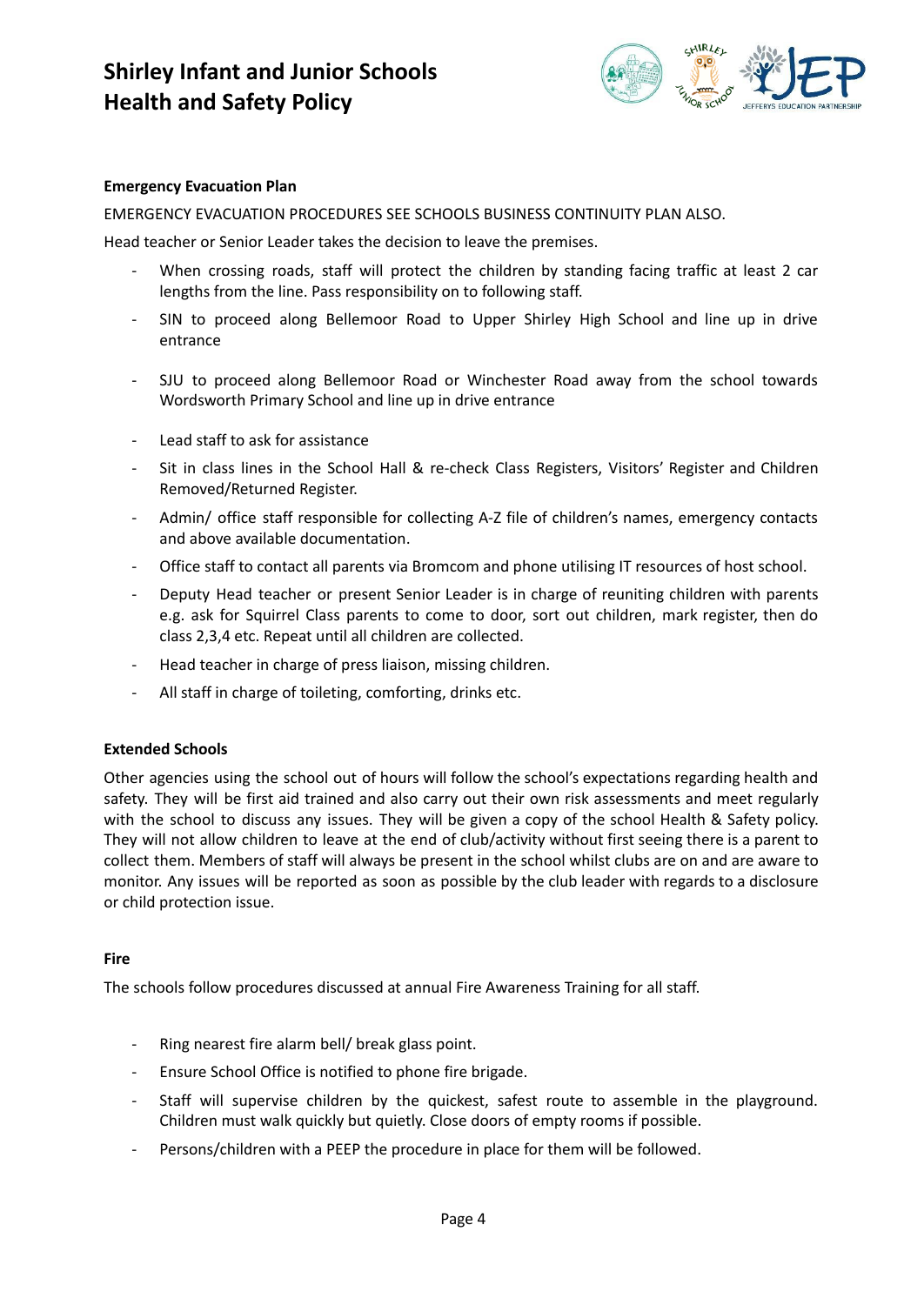

- Teachers check children against the register, reports to Head teacher (or next senior member of staff). In the event of any child missing, teacher informs Head teacher who decides how a search is to be made.
- Children must stand quietly and may only re-enter the building when given permission by the fire officer, Headteacher or Deputy Headteacher.
- School office to ring 999 and ask for Fire Brigade giving address of school. Collect the class registers, visitors' signing in book, children removed/returned register and children's A-Z file then checks the school office area and toilets and leaves the building.
- Any ancillary staff, parents and students leave the school and go to the main entrance area to be accounted for.
- Fire practice to take place at least one a term (after each new intake).
- Fire equipment is tested at regular intervals and used by those trained to do so.

## **Fire at Lunchtime**

- **-** The supervisor will assist the senior member of staff available.
- Evacuation of the children is the priority, and any children with a PEEP in place will have assistance 1-1 if needed
- Sound the alarm & check the fire brigade is called.
- The supervisor in charge of them checks that all children leave the building and line up in their allotted places in the playground where they will be counted and checked against registers; Any person/child with a PEEP the procedure will be followed. Wherever possible doors should be closed as the last one leaves.
- Children in the school hall should be told to get up and go to the nearest door. Hall supervisors must open the side fire exits and help the children. They then go and line up in their class line.
- Adults should leave the building, closing fire doors behind them and assist with checking the children in the playground.
- The supervisor with the fire marshals should sweep the building collecting dinner registers if they have not already got them, checking all rooms including toilets. If Fire Marshals are on-site they will assist in the evacuation. All available staff will assist in the evacuation as above.
- The supervisor will take the registers outside for checking against the children present. If the teacher is available, they will check their own class.
- Lunchtime fire practices will be held at least once a year.

Records of fire procedures/training are kept on the school intranet and iAuditor.

Staff are requested to inform the School Office and use the signing in and out system (Inventry), if they are leaving the building during office hours.

All non-staff in school should sign in and wear a badge.

# **A fire safety /exit announcement will be given at the beginning of parent assemblies.**

### **First Aid**

The following are qualified first aiders: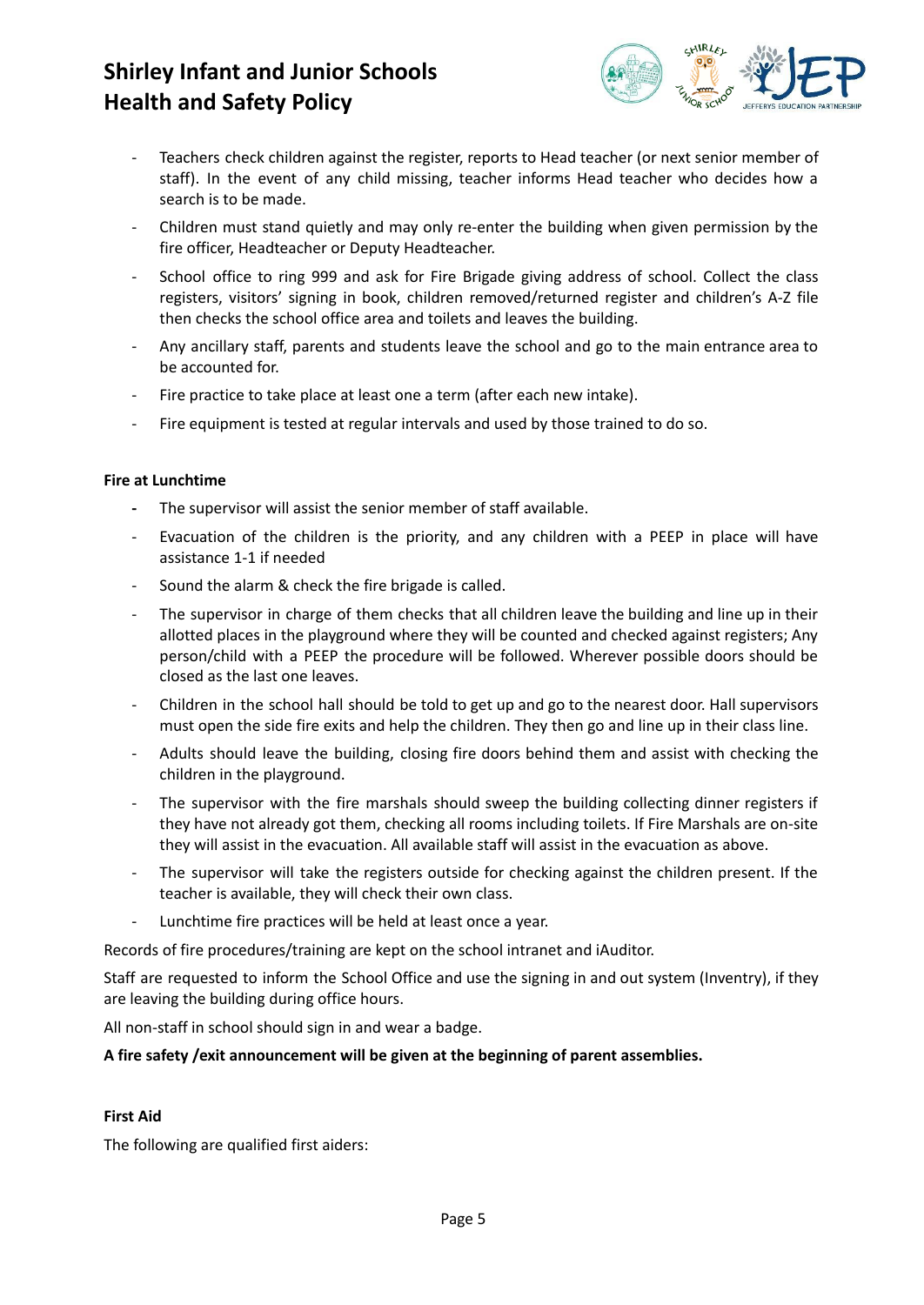

| <b>First Aid at Work</b> | <b>Basic First Aid</b> | <b>Paediatric First Aid</b> |
|--------------------------|------------------------|-----------------------------|
| Manna Chowdhury          | Salma Aktear           | Georgia Channel             |
| <b>Rob Davies</b>        | Karen Allen            | Hayley Colligan             |
| Amanda Hunt              | <b>Claire Chadwick</b> | <b>Catherine Gregory</b>    |
| Seyi Segun               | Catherine Cooper       | Caralee Howard              |
|                          | Donna Dunford          | <b>Rich Lomath</b>          |
|                          | Mel Durman             | <b>Clare Powell</b>         |
|                          | Kathy Harrison         | Joanne Preston              |
|                          | Robyn Holloway         | Lela Rackham                |
|                          | Christina Johnson      | Laura Watts                 |
|                          | Jayne Liddiard         |                             |
|                          | <b>Marian Lister</b>   |                             |
|                          | Louise Matthews        |                             |
|                          | Dean McKhuen           |                             |
|                          | <b>Susan Prince</b>    |                             |
|                          | Rebecca Seed           |                             |
|                          | Amy Saville            |                             |
|                          | Ewelina Zalewska       |                             |
|                          | Celia Yazdanparast     |                             |

# **Legionella**

A Risk Assessment will be carried out on the water system at the school and all remedial work will be addressed and completed. Statutory checks are carried out and records kept.

# **Nuts/Nut Products including Sesame Seeds**

Shirley Infant and Shirley Junior Schools are 'nut aware' and aim to be a nut-free environment, including sesame seeds. We request that no nuts or nut products are bought into the school. We ask parents to be aware of this policy when providing their children with their packed lunches and additional snacks during the day. The school holds details of all children or staff known to have a nut or sesame seed allergy and regularly ask parents and staff to keep the school updated with health plans.

Chartwells supply our hot school meals and it is their declared policy that no nuts nor any derivatives of nuts shall be knowingly stocked or used in any of their meals nor shall any secondary ingredient be utilised that has or may have nut or nut derivatives as a component ingredient. The company cannot provide absolute warranty that nut contamination of any product will never occur but does take all possible and reasonable steps to ensure that this cannot happen.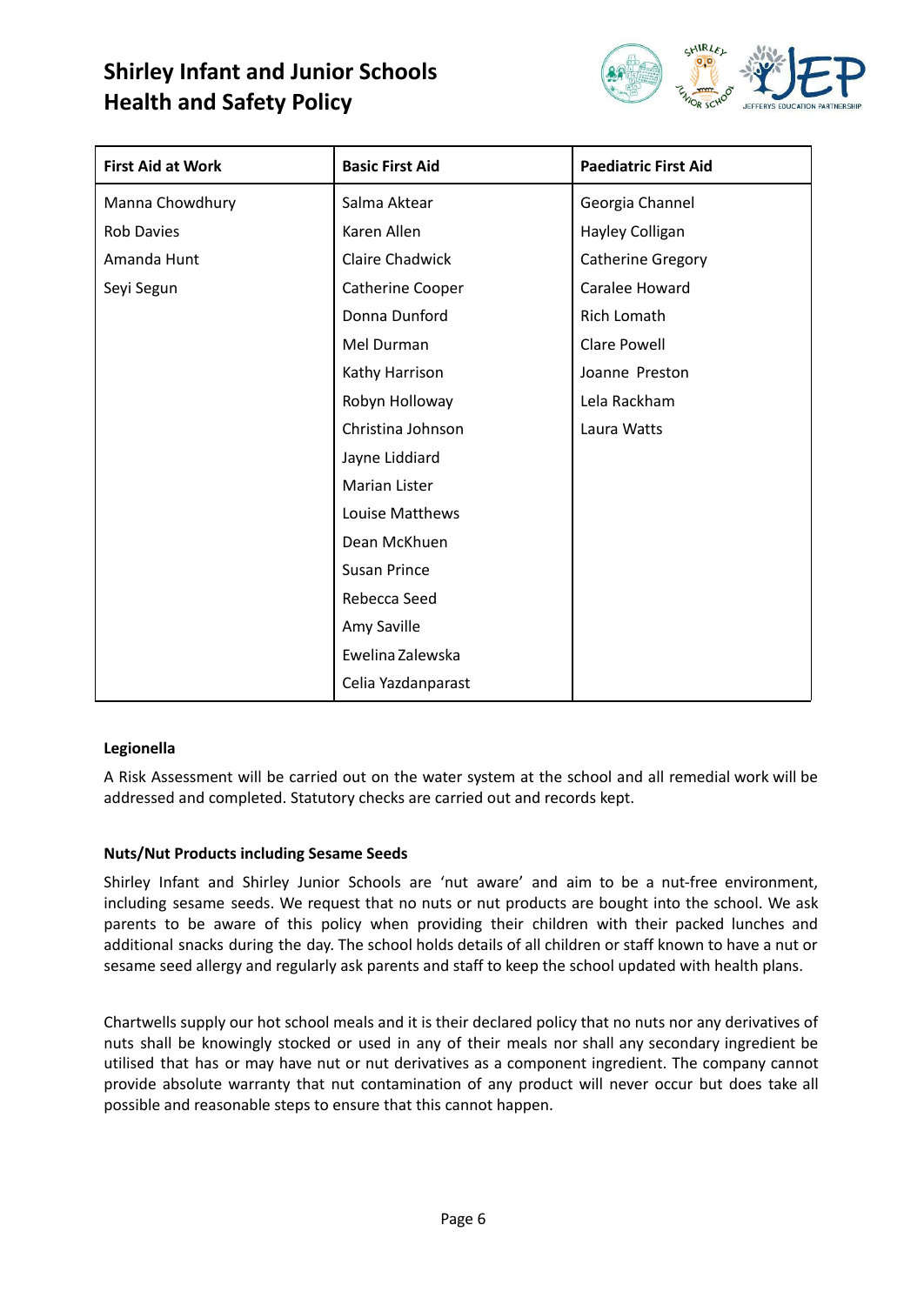

# **Physical Assault, Threatening Behaviour or Verbal Abuse at Work**

It is important that cases of physical assault, threatening behaviour or verbal abuse from parents and pupils at work are reported and investigated. This will enable the school to ensure appropriate care of employees, help to prevent a possible reoccurrence of the incident and to complete a risk assessment. Staff must report any concerns or issues they are facing.

What to do

- Inform your line manager
- Complete the online report form at https://incidents.hamwic.org/
- The Head teacher will then investigate and take any appropriate action

### **Pond**

The school is responsible for its upkeep and implementation of reasonable safety measures to ensure accidents are prevented. The school has a risk assessment in place, for further information refer to the school pond risk assessment.

### **Risk Assessments (RA)**

All staff have a responsibility to highlight risks likely to impact staff, pupils or visitors to the site through any aspect of the school's work. The Head teacher and senior support staff regularly review general risk assessments including those required by legislation, this includes D.S.E and lone working risk assessments. Staff are consulted during the production of risk assessments. Completed risk assessments are circulated to all applicable staff. Teachers and the Site Manager are responsible for producing risk assessments covering the activities they plan to undertake. These are reported to the Head teacher who reviews & monitors their effectiveness alongside senior support staff.

The school will carry out suitable risk assessments as per those listed on the risk register. Using the appropriate risk assessment templates.

**Risk identification** - All hazards will be identified and recorded unless eliminated completely

**Responsibility for risk assessment** – The RA will be signed by both the person responsible and School leader

**Training requirements** – RA training is offered at regular intervals for all staff to attend.

**Risk rating** – The overall risk will be low or negligible if any higher, the RA will need to be revisited.

**Control measures** – Adequate control measures will be put in place to eliminate/reduce the risk, these will be written on the RA.

**Communication process** – All Staff will be made aware of the RA applicable to them.

**Review process** - RA will be reviewed yearly or earlier if there are significant changes.

### **Slips and Trips**

The school is inspected regularly for any slip and trip hazards by the Site Manager during the daily unlocking/locking of the school.

All staff have a responsibility to report any potential hazards that they have observed, such as lifting carpet or trailing leads, to the Site Manager through the Helpdesk Support Ticket System.